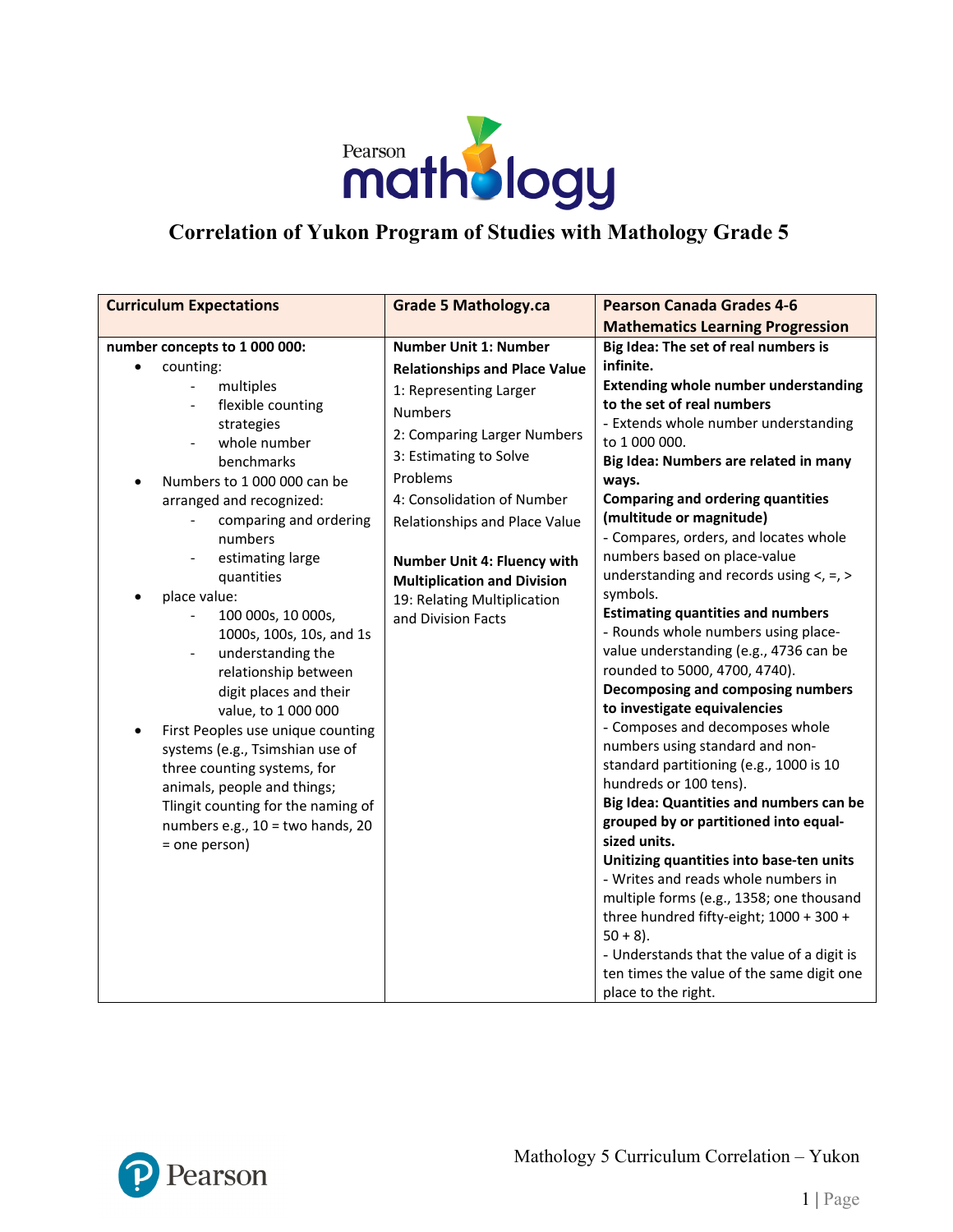| decimals to thousandths             | <b>Number Unit 3: Fractions and</b> | Big Idea: The set of real numbers is                           |
|-------------------------------------|-------------------------------------|----------------------------------------------------------------|
| understanding the relationships     | <b>Decimals</b>                     | infinite.                                                      |
| between multiplication and          | 13: Representing Decimals           | <b>Extending whole number understanding</b>                    |
| division, multiplication and        | 18: Consolidation of Fractions      | to the set of real numbers.                                    |
| addition, division and subtraction  | and Decimals                        | - Extends decimal number understanding                         |
| using flexible computation<br>٠     |                                     | to thousandths.                                                |
| strategies (e.g., decomposing,      | <b>Number Unit 8: Financial</b>     | Big Idea: Numbers are related in many                          |
| distributive principle,             | Literacy                            | ways.                                                          |
| commutative principle, repeated     | 34: Problem Solving with            | Decomposing and composing numbers                              |
| addition and repeated               | Money                               | to investigate equivalencies                                   |
| subtraction)                        |                                     | - Composes and decomposes decimal                              |
| using multiplication and division   |                                     | numbers using standard and non-                                |
| in real-life contexts and problem-  |                                     | standard partitioning (e.g., 1.6 is 16                         |
| based situations                    |                                     | tenths or 0.16 tens).                                          |
| whole-class number talks            |                                     | - Models and explains the relationship                         |
|                                     |                                     | between a fraction and its equivalent                          |
|                                     |                                     | decimal form (e.g., $\frac{2}{5} = \frac{4}{10} = 0.4$ ).      |
|                                     |                                     | Big Idea: Quantities and numbers can be                        |
|                                     |                                     | grouped by or partitioned into equal-                          |
|                                     |                                     | sized units.                                                   |
|                                     |                                     | Unitizing quantities into base-ten units                       |
|                                     |                                     | - Uses fractions with denominators of 10                       |
|                                     |                                     | to develop decimal fraction                                    |
|                                     |                                     | understanding and notation (e.g., five-                        |
|                                     |                                     | tenths is $\frac{5}{10}$ or 0.5).                              |
|                                     |                                     | - Understands that the value of a digit is                     |
|                                     |                                     | ten times the value of the same digit one                      |
|                                     |                                     | place to the right.                                            |
|                                     |                                     | - Understands that the value of a digit is                     |
|                                     |                                     | one-tenth the value of the same digit one                      |
|                                     |                                     | place to the left.                                             |
|                                     |                                     | - Writes and reads decimal numbers in                          |
|                                     |                                     | multiple forms (i.e., numerals, number                         |
|                                     |                                     | names, expanded form).                                         |
| equivalent fractions                | <b>Number Unit 3: Fractions and</b> | Big Idea: Numbers are related in many                          |
| whole number, fraction, and decimal | <b>Decimals</b>                     | ways.                                                          |
| benchmarks:                         | 10: Equivalent Fractions            | <b>Comparing and ordering quantities</b>                       |
| Two equivalent fractions are two    | 12: Comparing and Ordering          | (multitude or magnitude)                                       |
| ways to represent the same          | Fractions                           | - Compares, orders, and locates fractions                      |
| amount (having the same whole).     | 13: Representing Decimals           | with the same numerator or                                     |
| comparing and ordering fractions    | 15: Comparing and Ordering          | denominator using reasoning (e.g., $\frac{3}{5} > \frac{3}{6}$ |
| and decimals                        | Decimals                            | because fifths are larger parts).                              |
| addition and subtraction of         | 16: Relating Fractions and          | - Compares, orders, and locates fractions                      |
| decimals to thousandths             | Decimals18: Consolidation of        | using flexible strategies (e.g., comparing                     |
| estimating decimal sums and<br>٠    | <b>Fractions and Decimals</b>       | models; creating common denominators                           |
| differences                         |                                     | or numerators).                                                |
| estimating fractions with           | <b>Number Unit 5: Operations</b>    | <b>Estimating quantities and numbers</b>                       |
| benchmarks (e.g., zero, half,       | with Fractions and Decimals         | - Estimates the location of decimals and                       |
| whole)                              | 26: Estimating Sums and             | fractions on a number line.                                    |
| equal partitioning                  | Differences with Decimals           | - Estimates the size and magnitude of                          |
|                                     | 27: Adding with Decimal             | fractions by comparing to benchmarks.                          |

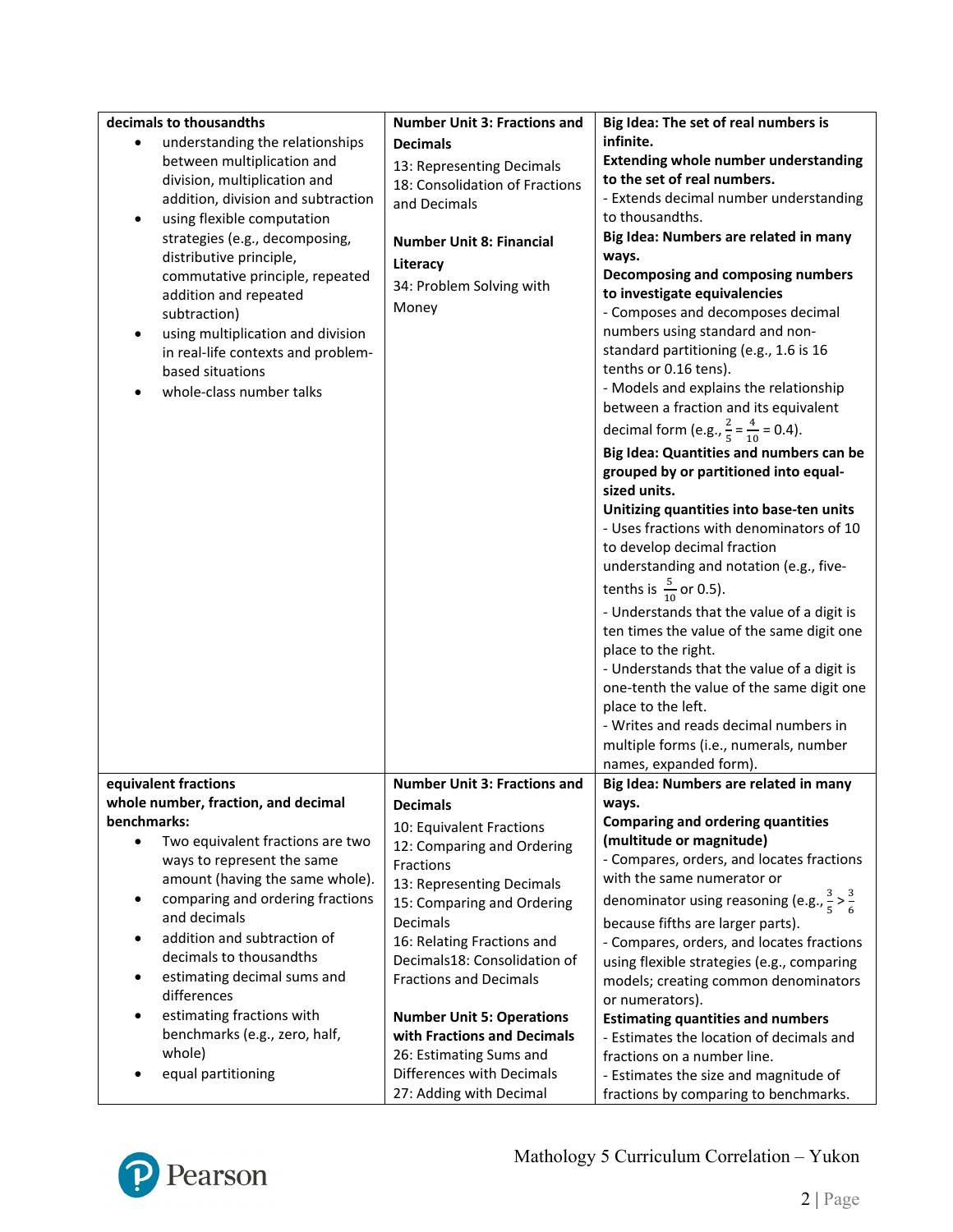|                                                                                                                                                                                                                                                                                                                                                          | <b>Numbers</b><br>28: Subtracting with Decimal<br><b>Numbers</b><br>32: Consolidation of<br>Operations with Fractions and<br>Decimals<br>Data Unit 2: Probability<br>5A: Describing Likelihood of<br>Outcomes                         | Decomposing and composing numbers<br>to investigate equivalencies<br>- Generates and identifies equivalent<br>fractions using flexible strategies (e.g.,<br>represents the same part of a whole;<br>same part of a set; same location on a<br>number line).<br>Big Idea: Quantities and numbers can be<br>grouped by or partitioned into equal-<br>sized units.<br>- Partitions fractional parts into smaller<br>fractional units (e.g., partitions halves<br>into thirds to create sixths).<br>Big Idea: Quantities and numbers can be<br>operated on to determine how many<br>and how much.<br>Developing fluency of operations<br>- Estimates sums and differences of<br>decimal numbers (e.g., calculating costs<br>of transactions involving dollars and<br>cents).<br>- Solves decimal number computation    |
|----------------------------------------------------------------------------------------------------------------------------------------------------------------------------------------------------------------------------------------------------------------------------------------------------------------------------------------------------------|---------------------------------------------------------------------------------------------------------------------------------------------------------------------------------------------------------------------------------------|--------------------------------------------------------------------------------------------------------------------------------------------------------------------------------------------------------------------------------------------------------------------------------------------------------------------------------------------------------------------------------------------------------------------------------------------------------------------------------------------------------------------------------------------------------------------------------------------------------------------------------------------------------------------------------------------------------------------------------------------------------------------------------------------------------------------|
|                                                                                                                                                                                                                                                                                                                                                          |                                                                                                                                                                                                                                       | using efficient strategies.                                                                                                                                                                                                                                                                                                                                                                                                                                                                                                                                                                                                                                                                                                                                                                                        |
| addition and subtraction of whole<br>numbers to 1 000 000:                                                                                                                                                                                                                                                                                               | Number Unit 2: Fluency with<br><b>Addition and Subtraction</b>                                                                                                                                                                        | Big Idea: Numbers are related in many<br>ways.                                                                                                                                                                                                                                                                                                                                                                                                                                                                                                                                                                                                                                                                                                                                                                     |
| using flexing computational<br>$\bullet$<br>strategies involving taking apart<br>(e.g., decomposing using friendly<br>numbers and compensating) and<br>combining numbers in a variety<br>of ways, regrouping<br>estimating sums and differences<br>to 10 000<br>using addition and subtraction in<br>real-life contexts and problem-<br>based situations | 5: Estimating Sums and<br><b>Differences</b><br>6: Exploring Addition<br>Strategies<br>7: Exploring Subtraction<br>Strategies<br>8: Using Knowledge of Basic<br>Facts<br>9: Consolidation of Fluency<br>with Addition and Subtraction | <b>Estimating quantities and numbers</b><br>- Rounds whole numbers using place-<br>value understanding (e.g., 4736 can be<br>rounded to 5000, 4700, 4740).<br>Big Idea: Quantities and numbers can be<br>operated on to determine how many<br>and how much.<br>Developing conceptual meaning of<br>operations<br>- Extends whole number computation<br>models to larger numbers.<br>Developing fluency of operations<br>- Estimates the result of whole number<br>operations using contextually relevant<br>strategies (e.g., How many buses are<br>needed to take the Grade 8 classes to the<br>museum?).<br>- Solves whole number computation<br>using efficient strategies (e.g., mental<br>computation, algorithms, calculating cost<br>of transactions and change owing, saving<br>money to make a purchase). |

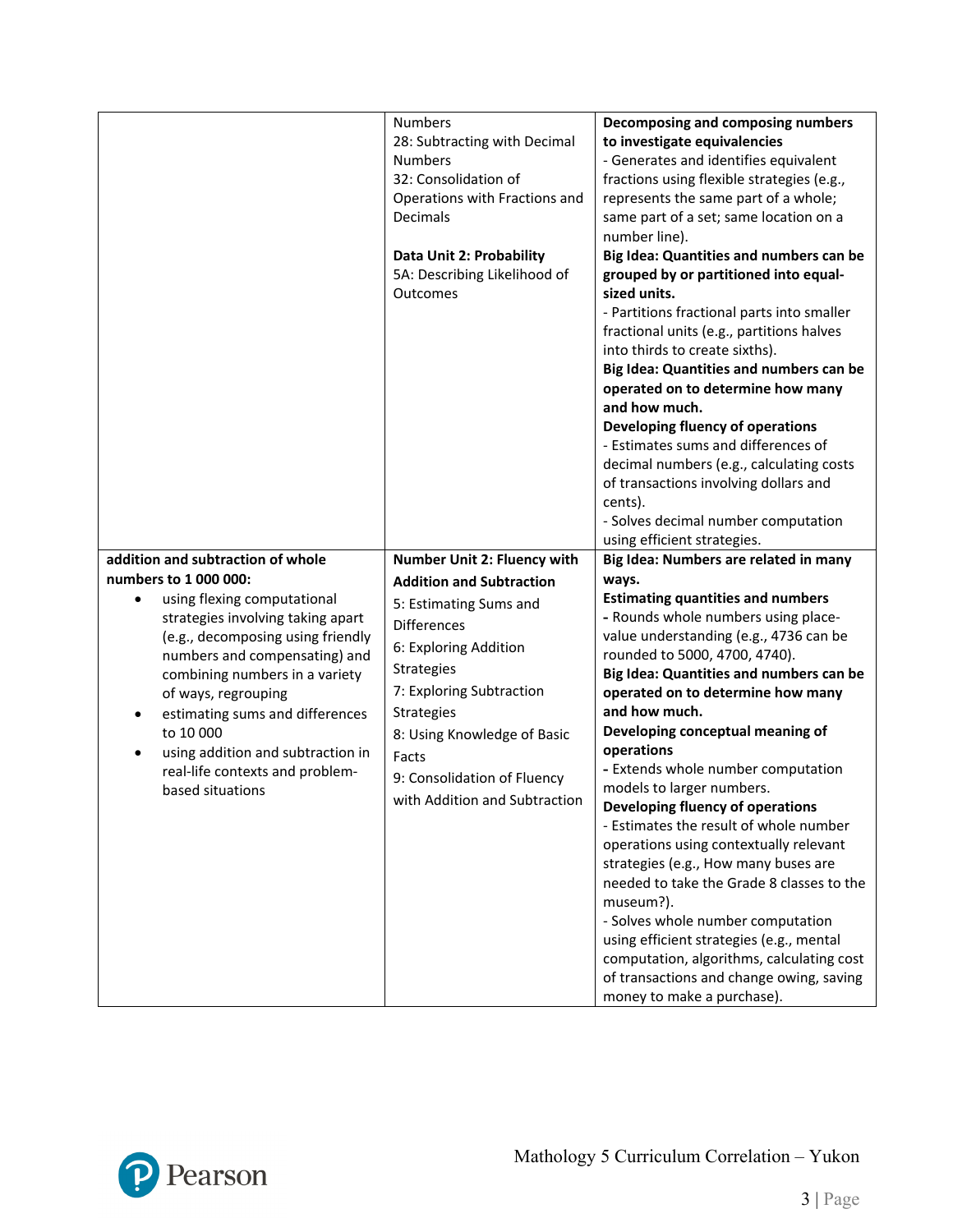| multiplication and division to 3 digits,<br>including division with remainders:<br>understanding the relationship<br>between multiplication and<br>division, multiplication and<br>addition, and division and<br>subtraction<br>using flexible computation<br>$\bullet$<br>strategies (e.g., decomposing,<br>distributive principle,<br>commutative principle, repeated<br>addition, repeated subtraction)<br>using multiplication and division<br>$\bullet$<br>in real-life contexts and problem-<br>based situations<br>whole-class number talks | <b>Number Unit 4: Fluency with</b><br><b>Multiplication and Division</b><br>19: Relating Multiplication<br>and Division Facts<br>20: Using Estimation for<br>Multiplication and Division<br>21: Strategies for Multiplying<br>Larger Numbers<br>22: Multiplying Whole<br><b>Numbers</b><br>23: Dividing Larger Numbers<br>25: Consolidation of Fluency<br>with Multiplication and<br>Division | Big Idea: Quantities and numbers can be<br>operated on to determine how many<br>and how much.<br>Investigating number and arithmetic<br>properties<br>- Recognizes and generates equivalent<br>numerical expressions using<br>commutative and associative properties.<br>- Understands operational relationships<br>(e.g., inverse relationship between<br>multiplication/division,<br>addition/subtraction).<br>- Understands the identity of operations<br>$(e.g., 5 + 0 = 5; 7 \times 1 = 7).$<br>Developing conceptual meaning of<br>operations<br>- Understands the effect of multiplying<br>and dividing whole numbers by powers of<br>10.<br>- Extends whole number computation<br>models to larger numbers.<br>Developing fluency of operations<br>- Fluently recalls multiplication and<br>division facts to 100.<br>- Solves whole number computation<br>using efficient strategies (e.g., mental<br>computation, algorithms, calculating cost<br>of transactions and change owing, saving |
|----------------------------------------------------------------------------------------------------------------------------------------------------------------------------------------------------------------------------------------------------------------------------------------------------------------------------------------------------------------------------------------------------------------------------------------------------------------------------------------------------------------------------------------------------|-----------------------------------------------------------------------------------------------------------------------------------------------------------------------------------------------------------------------------------------------------------------------------------------------------------------------------------------------------------------------------------------------|------------------------------------------------------------------------------------------------------------------------------------------------------------------------------------------------------------------------------------------------------------------------------------------------------------------------------------------------------------------------------------------------------------------------------------------------------------------------------------------------------------------------------------------------------------------------------------------------------------------------------------------------------------------------------------------------------------------------------------------------------------------------------------------------------------------------------------------------------------------------------------------------------------------------------------------------------------------------------------------------------|
| addition and subtraction of decimals to<br>thousandths:<br>estimating decimal sums and<br>differences<br>using visual models such as base<br>٠<br>10 blocks, place-value mats, grid<br>paper, and number lines<br>using addition and subtraction in<br>real-life contexts and problem-<br>based situations<br>whole-class number talks                                                                                                                                                                                                             | <b>Number Unit 5: Operations</b><br>with Fractions and Decimals<br>26: Estimating Sums and<br>Differences with Decimals<br>27: Adding with Decimal<br><b>Numbers</b><br>28: Subtracting with Decimal<br><b>Numbers</b><br>32: Consolidation of Fractions<br>and Decimals                                                                                                                      | money to make a purchase).<br>Big Idea: Quantities and numbers can be<br>operated on to determine how many<br>and how much.<br>Developing conceptual meaning of<br>operations<br>- Demonstrates an understanding of<br>decimal number computation through<br>modelling and flexible strategies.<br>Developing fluency of operations<br>- Estimates sums and differences of<br>decimal numbers (e.g., calculating costs<br>of transactions involving dollars and<br>cents).<br>- Solves decimal number computation<br>using efficient strategies.                                                                                                                                                                                                                                                                                                                                                                                                                                                     |
| addition and subtraction facts to 20:<br>Provide opportunities for<br>$\bullet$<br>authentic practice, building on<br>previous grade-level addition and<br>subtraction facts<br>applying strategies and<br>knowledge of addition and<br>subtraction facts in real-life                                                                                                                                                                                                                                                                             | Number Unit 2: Fluency with<br><b>Addition and Subtraction</b><br>8: Using Knowledge of Basic<br>Facts                                                                                                                                                                                                                                                                                        | Big Idea: Quantities and numbers can be<br>operated on to determine how many<br>and how much.<br>Investigating number and arithmetic<br>properties<br>- Recognizes and generates equivalent<br>numerical expressions using<br>commutative and associative properties.                                                                                                                                                                                                                                                                                                                                                                                                                                                                                                                                                                                                                                                                                                                                |

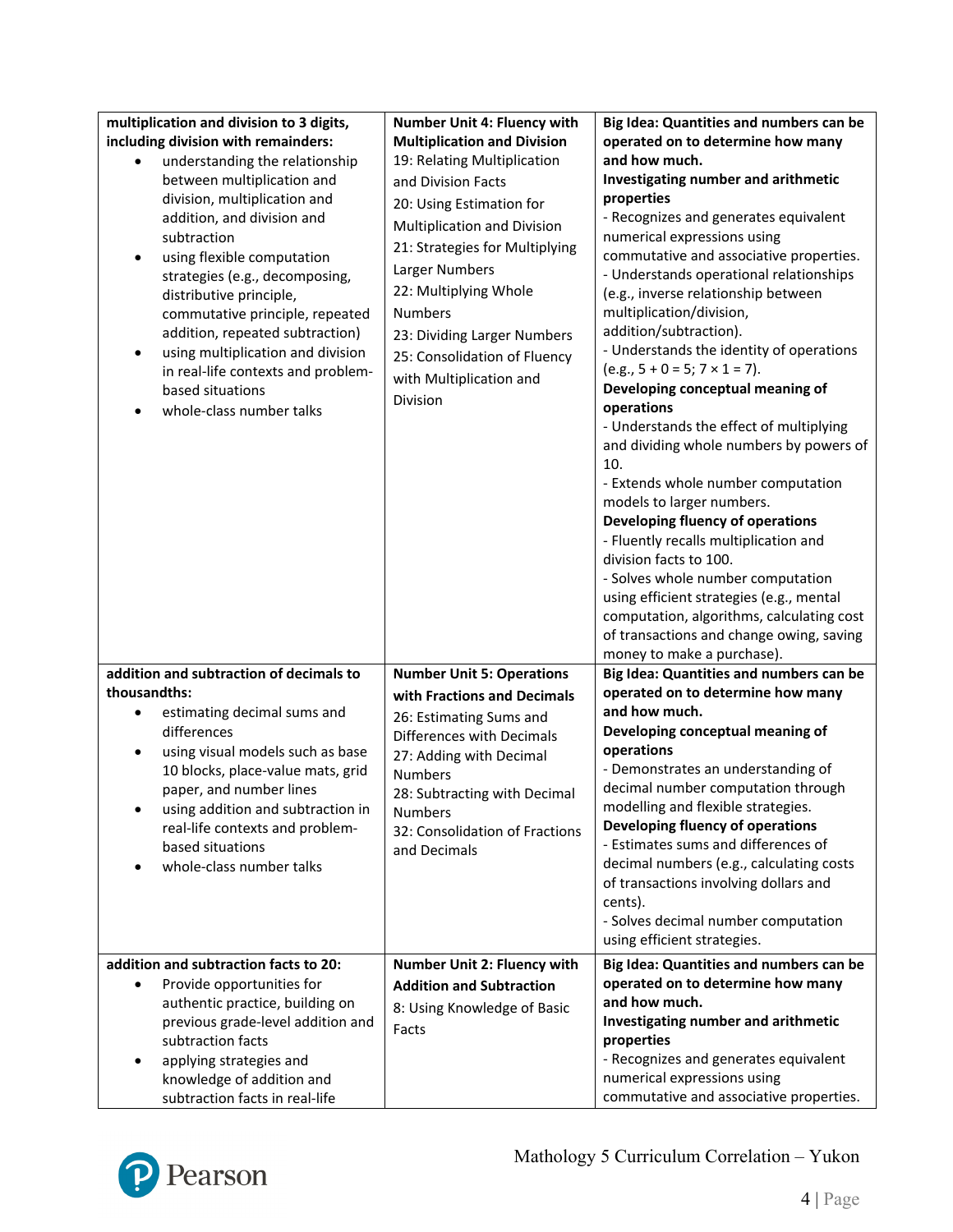| contexts and problem-based           | - Understands operational relationships |
|--------------------------------------|-----------------------------------------|
| situations, as well as when          | (e.g., inverse relationship between     |
| making math-to-math                  | multiplication/division,                |
| connections (e.g., for $800 + 700$ , | addition/subtraction).                  |
| you can annex the zeros and use      |                                         |
| the knowledge of $8 + 7$ to find     |                                         |
| the total)                           |                                         |

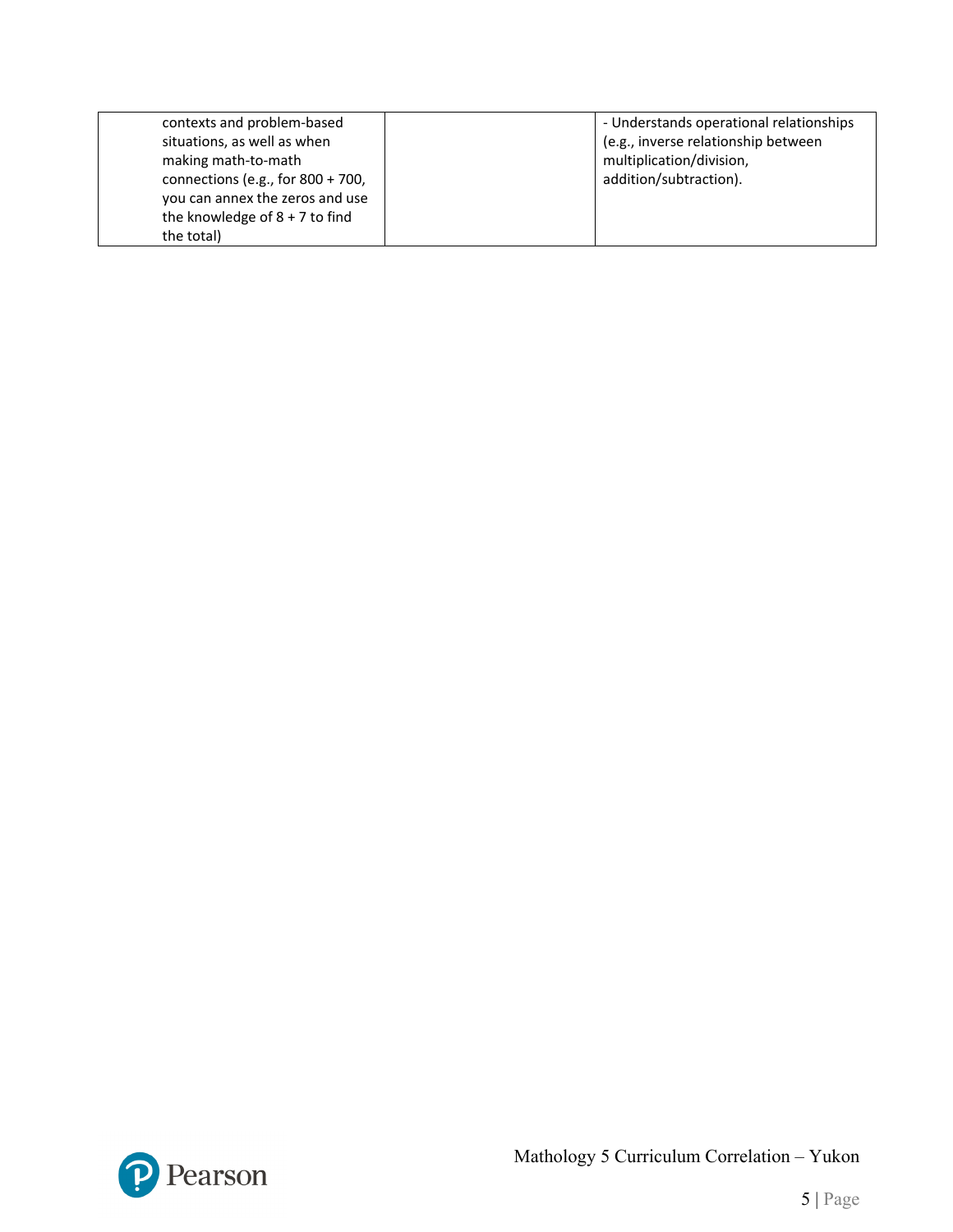| multiplication and division facts to 100<br>(emerging computational fluency): | <b>Number Unit 4: Fluency with</b><br><b>Multiplication and Division</b> | Big Idea: Quantities and numbers can be<br>operated on to determine how many |
|-------------------------------------------------------------------------------|--------------------------------------------------------------------------|------------------------------------------------------------------------------|
| Provide opportunities for                                                     | 19: Relating Multiplication                                              | and how much.                                                                |
|                                                                               |                                                                          | Investigating number and arithmetic                                          |
| concrete and pictorial                                                        | and Division Facts                                                       |                                                                              |
| representations of multiplication.                                            | 25: Consolidation of Fluency                                             | properties                                                                   |
| Use games to provide<br>$\bullet$                                             | with Multiplication and                                                  | - Recognizes and generates equivalent                                        |
| opportunities for authentic                                                   | Division                                                                 | numerical expressions using                                                  |
| practice of multiplication                                                    |                                                                          | commutative and associative properties.                                      |
| computations.                                                                 | <b>Patterning Unit 1: Patterning</b>                                     | - Understands operational relationships                                      |
| looking for patterns in numbers,<br>٠                                         | 2: Investigating Number                                                  | (e.g., inverse relationship between                                          |
| such as in a hundred chart, to                                                |                                                                          | multiplication/division,                                                     |
| further develop understanding of                                              | Patterns                                                                 | addition/subtraction).                                                       |
| multiplication computation                                                    |                                                                          | - Understands the identity of operations                                     |
| Connect multiplication to skip-<br>٠                                          |                                                                          | $(e.g., 5 + 0 = 5; 7 \times 1 = 7).$                                         |
| counting.                                                                     |                                                                          | Developing fluency of operations                                             |
| Connect multiplication to division<br>٠                                       |                                                                          | - Fluently recalls multiplication and                                        |
| and repeated addition.                                                        |                                                                          | division facts to 100.                                                       |
| using mental math strategies<br>$\bullet$                                     |                                                                          | - Solves whole number computation                                            |
| such as doubling and halving,                                                 |                                                                          | using efficient strategies (e.g., mental                                     |
| annexing, and distributive                                                    |                                                                          | computation, algorithms, calculating cost                                    |
| property                                                                      |                                                                          | of transactions and change owing, saving                                     |
| developing computational<br>٠                                                 |                                                                          | money to make a purchase).                                                   |
| fluency with facts to 100                                                     |                                                                          |                                                                              |
| rules for increasing and decreasing                                           | <b>Patterning Unit 1: Patterning</b>                                     | <b>Big Idea: Regularity and repetition form</b>                              |
| patterns with words, numbers, symbols,                                        | 1: Investigating Geometric                                               | patterns that can be generalized and                                         |
| and variables                                                                 | Patterns                                                                 | predicted mathematically.                                                    |
|                                                                               |                                                                          | Representing patterns, relations, and                                        |
|                                                                               | 2: Investigating Number                                                  | functions                                                                    |
|                                                                               | Patterns                                                                 | - Describes, generates, extends,                                             |
|                                                                               | 3: Using Pattern Rules to Solve                                          | translates, and corrects number and                                          |
|                                                                               | Problems                                                                 | shape patterns that follow a                                                 |
|                                                                               |                                                                          | predetermined rule.                                                          |
|                                                                               |                                                                          | - Uses multiple approaches to model                                          |
|                                                                               |                                                                          | situations involving repetition (i.e.,                                       |
|                                                                               |                                                                          | repeating patterns) and change (i.e.,                                        |
|                                                                               |                                                                          | increasing/decreasing patterns) (e.g.,                                       |
|                                                                               |                                                                          | using objects, tables, graphs, symbols,                                      |
|                                                                               |                                                                          | loops and nested loops in coding).                                           |
|                                                                               |                                                                          | - Represents a numeric or shape pattern                                      |
|                                                                               |                                                                          | using a table of values by pairing the                                       |
|                                                                               |                                                                          | term value with a term number.                                               |
|                                                                               |                                                                          | - Generates a visual model to represent a                                    |
|                                                                               |                                                                          | simple number pattern.                                                       |
|                                                                               |                                                                          | - Represents a mathematical context or                                       |
|                                                                               |                                                                          | problem with expressions and equations                                       |
|                                                                               |                                                                          | using variables to represent unknowns.                                       |
|                                                                               |                                                                          | Generalizing and analyzing patterns,                                         |
|                                                                               |                                                                          | relations, and functions                                                     |
|                                                                               |                                                                          | - Explains the rule for numeric patterns                                     |
|                                                                               |                                                                          | including the starting point and change                                      |
|                                                                               |                                                                          | (e.g., given: 16, 22, 28, 34,  Start at 16                                   |
|                                                                               |                                                                          | and add 6 each time).                                                        |

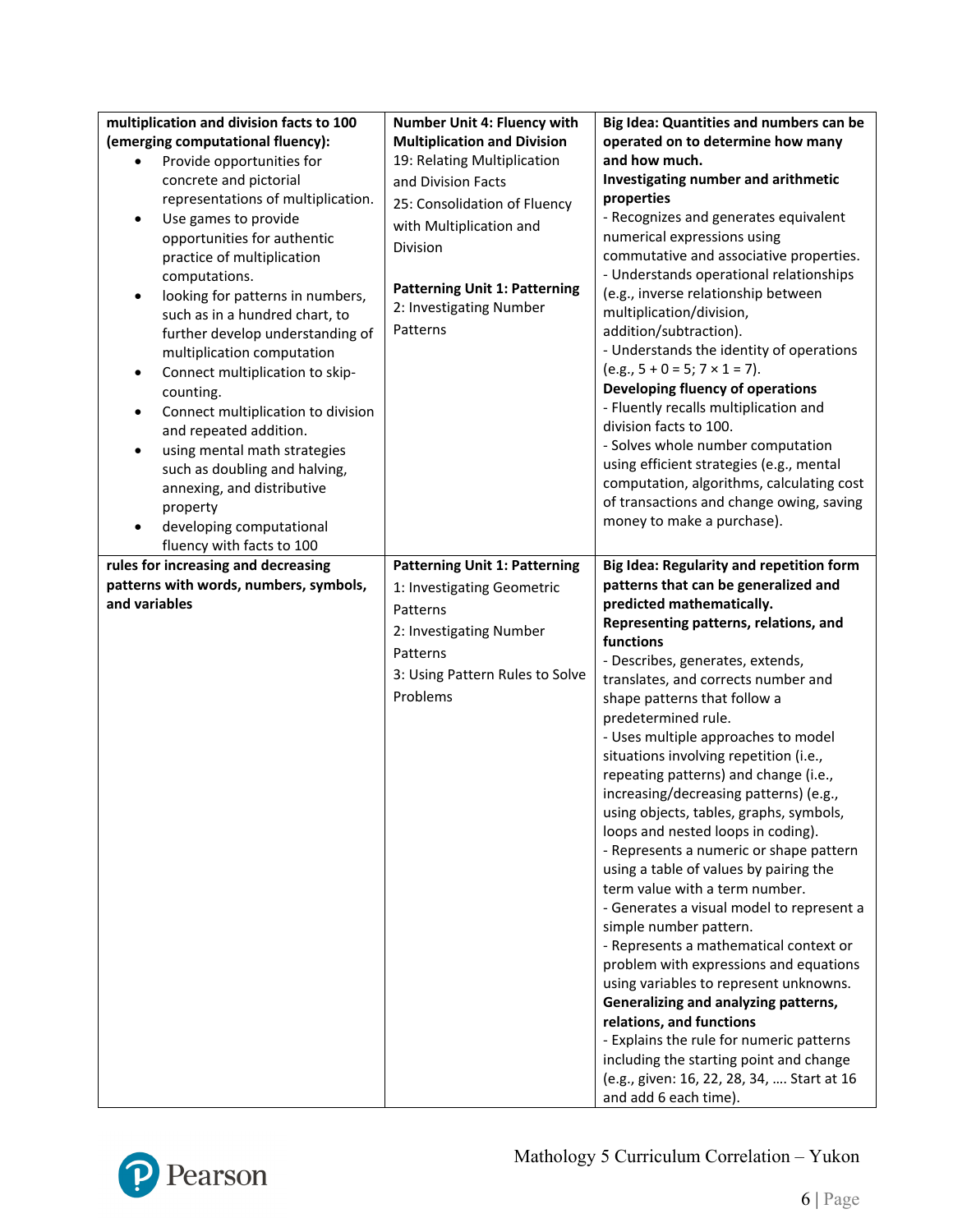|                                                                                                                                                                                        |                                                                                                                                                                                                                                                                                                   | - Describes numeric and shape patterns<br>using words and numbers.<br>- Predicts the value of a given element in<br>a numeric or shape pattern using pattern<br>rules.                                                                                                                                                                                                                                                                                                                                                                                                                                                                                                                                                                                                                                                                                                                                                                                                                                                                                                                                                                                                                                                                                                                                                                                                                                                                                                                                                                                                                                                                                                                                                                                                                                     |
|----------------------------------------------------------------------------------------------------------------------------------------------------------------------------------------|---------------------------------------------------------------------------------------------------------------------------------------------------------------------------------------------------------------------------------------------------------------------------------------------------|------------------------------------------------------------------------------------------------------------------------------------------------------------------------------------------------------------------------------------------------------------------------------------------------------------------------------------------------------------------------------------------------------------------------------------------------------------------------------------------------------------------------------------------------------------------------------------------------------------------------------------------------------------------------------------------------------------------------------------------------------------------------------------------------------------------------------------------------------------------------------------------------------------------------------------------------------------------------------------------------------------------------------------------------------------------------------------------------------------------------------------------------------------------------------------------------------------------------------------------------------------------------------------------------------------------------------------------------------------------------------------------------------------------------------------------------------------------------------------------------------------------------------------------------------------------------------------------------------------------------------------------------------------------------------------------------------------------------------------------------------------------------------------------------------------|
| one-step equations with variables:<br>solving one-step equations with a<br>$\bullet$<br>variable<br>expressing a given problem as an<br>equation, using symbols (e.g., 4 +<br>$X = 15$ | <b>Patterning Unit 2: Variables</b><br>and Equations<br>5: Using Variables<br>6: Solving Addition and<br><b>Subtraction Equations</b><br>7: Solving Multiplication and<br><b>Division Equations</b><br>8: Using Equations to Solve<br>Problems<br>10: Consolidation of Variables<br>and Equations | Big Idea: Patterns and relations can be<br>represented with symbols, equations,<br>and expressions.<br>Understanding equality and inequality,<br>building on generalized properties of<br>numbers and operations<br>- Expresses a one-step mathematical<br>problem as an equation using a symbol or<br>letter to represent an unknown number<br>(e.g., Sena had some tokens and used<br>four. She has seven left: $\Box - 4 = 7$ ).<br>- Determines an unknown number in<br>simple one-step equations using different<br>strategies (e.g., $n \times 3 = 12$ ; $13 - \square = 8$ ).<br>- Uses arithmetic properties to<br>investigate and transform one-step<br>addition and multiplication equations<br>(e.g., $5 + 4 = 9$ and $5 + a = 9$ have the<br>same structure and can be rearranged in<br>similar ways to maintain equality: $4 + 5 =$<br>9 and $a + 5 = 9$ ).<br>- Uses arithmetic properties to<br>investigate and transform one-step<br>subtraction and division equations (e.g.,<br>$12 - 5 = 7$ and $12 - b = 7$ have the same<br>structure and can be rearranged in<br>similar ways to maintain equality: $12 - 7$<br>$= 5$ and $12 - 7 = b$ ).<br>Using variables, algebraic expressions,<br>and equations to represent<br>mathematical relations<br>- Understands an unknown quantity (i.e.,<br>variable) may be represented by a<br>symbol or letter (e.g., $13 - \square = 8$ ; $4n =$<br>$12$ ).<br>- Flexibly uses symbols and letters to<br>represent unknown quantities in<br>equations (e.g., knows that $4 + \square = 7$ ; $4 +$<br>$x = 7$ ; and $4 + y = 7$ all represent the same<br>equation with $\Box$ , x, and y representing<br>the same value).<br>- Interprets and writes algebraic<br>expressions (e.g., 2n means two times a<br>number; subtracting a number from 7 |

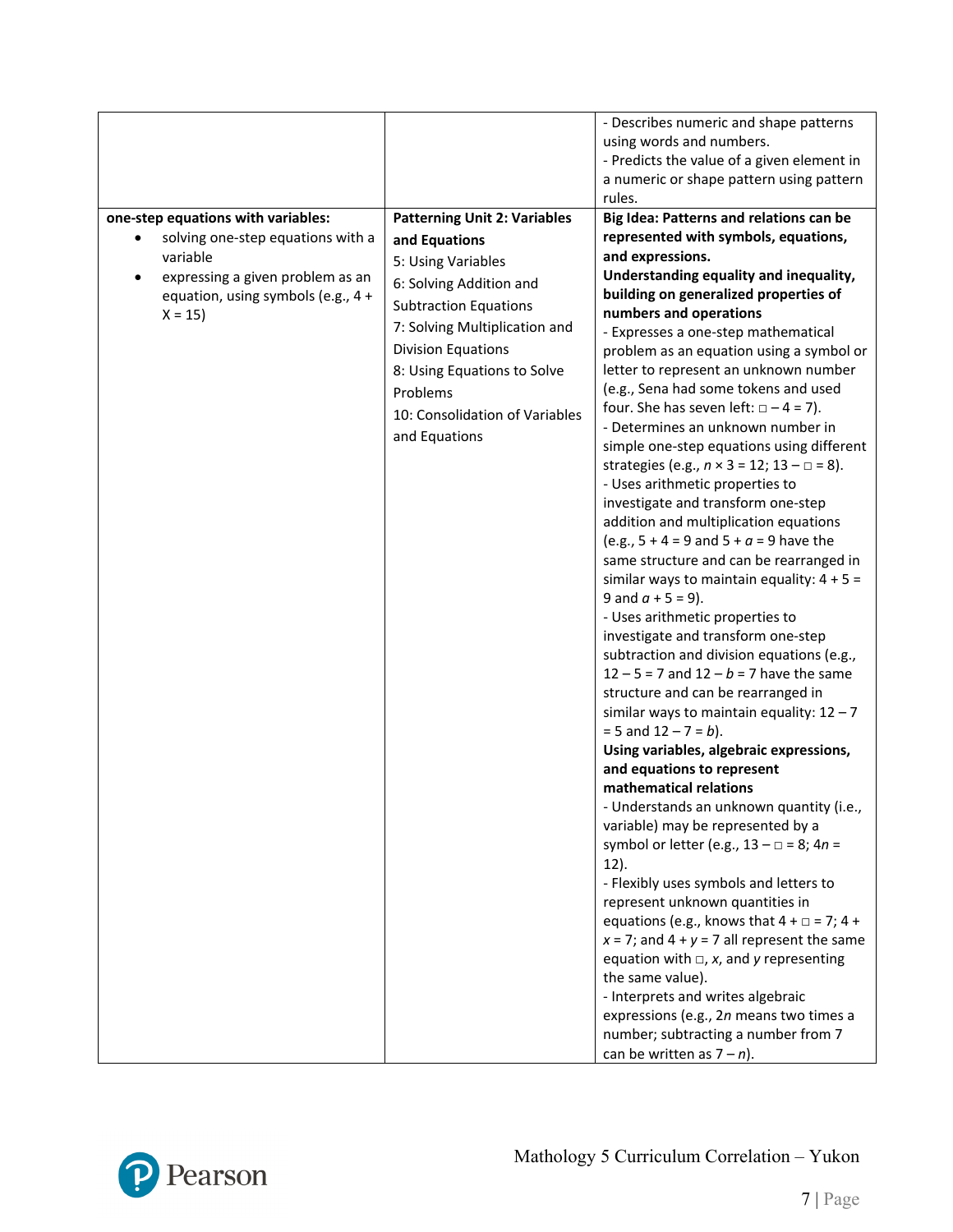| area measurement of squares and<br>rectangles<br>relationship between area and<br>perimeter:<br>measuring area of squares and<br>$\bullet$<br>rectangles, using tiles, geoboards,<br>grid paper<br>investigating perimeter and area<br>٠<br>and how they are related to but<br>not dependent on each other<br>use traditional dwellings | Measurement Unit 1: Length,<br><b>Perimeter, and Area</b><br>3: Measuring the Area of<br>Rectangles<br>4: Relating the Perimeter and<br>Area of Rectangles<br>6: Consolidation of Length,<br>Perimeter, and Area                | Big Idea: Many things in our world (e.g.,<br>objects, spaces, events) have attributes<br>that can be measured and compared.<br>Understanding attributes that can be<br>measured, compared, and ordered<br>- Understands area as an attribute of 2-D<br>shapes that can be measured and<br>compared.<br>Big Idea: Assigning a unit to a<br>continuous attribute allows us to<br>measure and make comparisons.<br>Selecting and using units to estimate,<br>measure, construct, and make<br>comparisons<br>- Develops understanding of square units<br>(e.g., square unit, square cm, square m)<br>to measure area of 2-D shapes.<br>- Chooses the most appropriate unit to<br>measure a given attribute of an object<br>(e.g., classroom area measured in square<br>metres).<br>Understands relationships among<br>measured units<br>- Investigates the relationship between<br>perimeter and area in rectangles. |
|-----------------------------------------------------------------------------------------------------------------------------------------------------------------------------------------------------------------------------------------------------------------------------------------------------------------------------------------|---------------------------------------------------------------------------------------------------------------------------------------------------------------------------------------------------------------------------------|------------------------------------------------------------------------------------------------------------------------------------------------------------------------------------------------------------------------------------------------------------------------------------------------------------------------------------------------------------------------------------------------------------------------------------------------------------------------------------------------------------------------------------------------------------------------------------------------------------------------------------------------------------------------------------------------------------------------------------------------------------------------------------------------------------------------------------------------------------------------------------------------------------------|
| duration, using measurement of time:<br>understanding elapsed time and<br>$\bullet$<br>duration<br>apply concepts of time in real-life<br>$\bullet$<br>contexts and problem-based<br>situations<br>daily and seasonal cycles, moon<br>$\bullet$<br>cycles, tides, journeys, events                                                      | <b>Measurement Unit 3: Time</b><br>13: Exploring Elapsed Time<br>14: Solving Problems Involving<br>Time<br>15: Consolidation of Time                                                                                            | Big Idea: Assigning a unit to a<br>continuous attribute allows us to<br>measure and make comparisons.<br>Selecting and using units to estimate,<br>measure, construct, and make<br>comparisons<br>- Reads and records time (i.e., digital and<br>analogue) and calendar dates.<br><b>Understanding relationships among</b><br>measured units<br>- Understands relationship among<br>different measures of time (e.g., seconds,<br>minutes, hours, days, decades).                                                                                                                                                                                                                                                                                                                                                                                                                                                |
| classification of prisms and pyramids:<br>investigating 3D objects and 2D<br>shapes, based on multiple<br>attributes<br>describing and sorting<br>quadrilaterals<br>describing and constructing<br>rectangular and triangular prisms<br>identifying prisms in the<br>environment                                                        | <b>Geometry Unit 1A: 2-D</b><br><b>Shapes and 3-D Solids</b><br>1: Properties of 2-D Shapes<br>and 3-D Objects<br>2: Investigating Quadrilaterals<br>3: Constructing Prisms<br>4: Consolidation of 2-D Shapes<br>and 3-D Solids | Big Ideas: 2-D shapes and 3-D solids can<br>be analyzed and classified in different<br>ways by their attributes.<br>Investigating geometric attributes and<br>properties of 2-D shapes and 3-D solids<br>- Sorts, describes, constructs, and<br>classifies polygons based on side<br>attributes (e.g., parallel, perpendicular,<br>regular/irregular).<br>- Sorts, describes, constructs, and<br>classifies 3-D objects based on edges,<br>faces, vertices, and angles (e.g., prisms,<br>pyramids).                                                                                                                                                                                                                                                                                                                                                                                                              |

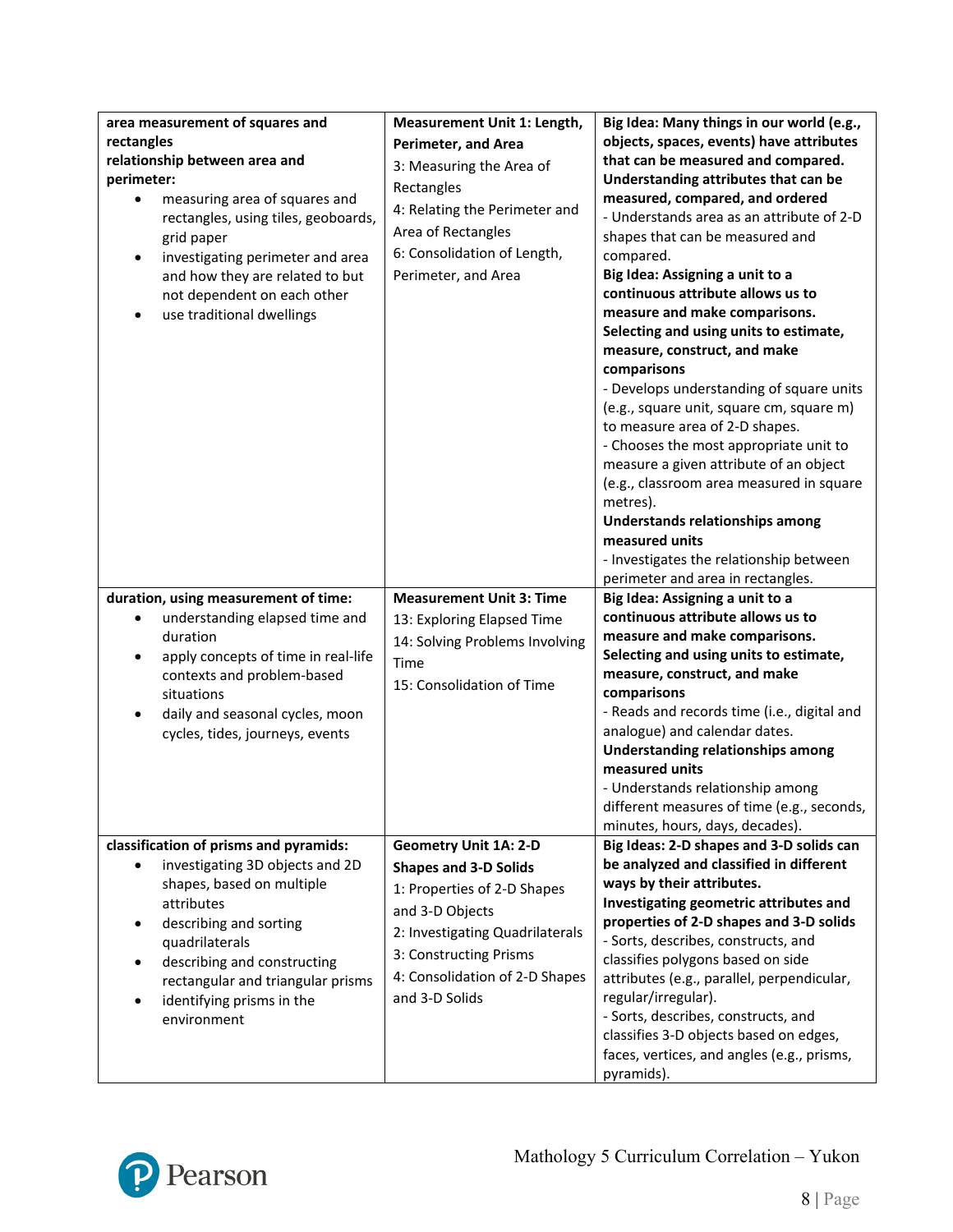| single transformations:<br>single transformations<br>(slide/translation, flip/reflection,<br>turn/rotation)<br>using concrete materials with a<br>٠<br>focus on the motion of<br>transformations<br>weaving, cedar basket, designs          | <b>Geometry Unit 2A</b><br><b>Transformations</b><br>5: Investigating Translations<br>6: Investigating Reflections<br>7: Investigating Rotations<br>8: Identifying Transformations<br>9: Consolidation of<br>Transformations    | - Sorts, describes, classifies 2-D shapes<br>based on their geometric properties (e.g.,<br>side lengths, angles, diagonals).<br>- Classifies 2-D shapes within a hierarchy<br>based on their properties (e.g., rectangles<br>are a subset of parallelograms).<br>Big Ideas: 2-D shapes and 3-D solids can<br>be transformed in many ways and<br>analyzed for change.<br>Exploring 2-D shapes and 3-D solids by<br>applying and visualizing transformations<br>- Identifies, describes, and performs<br>single transformations (i.e., translation,<br>reflection, rotation) on 2-D shapes.                                                                                                                                                                                                                                                                                                                                                                                                                                                                                                                                                                                                                                                                             |
|---------------------------------------------------------------------------------------------------------------------------------------------------------------------------------------------------------------------------------------------|---------------------------------------------------------------------------------------------------------------------------------------------------------------------------------------------------------------------------------|-----------------------------------------------------------------------------------------------------------------------------------------------------------------------------------------------------------------------------------------------------------------------------------------------------------------------------------------------------------------------------------------------------------------------------------------------------------------------------------------------------------------------------------------------------------------------------------------------------------------------------------------------------------------------------------------------------------------------------------------------------------------------------------------------------------------------------------------------------------------------------------------------------------------------------------------------------------------------------------------------------------------------------------------------------------------------------------------------------------------------------------------------------------------------------------------------------------------------------------------------------------------------|
| one-to-one correspondence and many-<br>to-one correspondence, using double-bar<br>graphs:<br>many-to-one correspondence:<br>one symbol represents a group or<br>a value (e.g., on a bar graph, one<br>square may represent five<br>cookies) | Data Management Unit 1A:<br><b>Data Management</b><br>1: Exploring First-Hand and<br>Second-Hand Data<br>2: Constructing Double-Bar<br>Graphs<br>3: Interpreting Double-Bar<br>Graphs<br>4: Consolidation of Data<br>Management | <b>Big Idea: Formulating questions,</b><br>collecting data, and consolidating data in<br>visual and graphical displays help us<br>understand, predict, and interpret<br>situations that involve uncertainty,<br>variability, and randomness.<br>Collecting data and organizing it into<br>categories<br>- Differentiates between primary (i.e.,<br>first-hand) and secondary (i.e., second-<br>hand) data sources.<br><b>Creating graphical displays of collected</b><br>data<br>- Represents data graphically using many-<br>to-one correspondence with appropriate<br>scales and intervals (e.g., each symbol on<br>pictograph represents 10 people).<br>- Visually represents two or more data<br>sets (e.g., double bar chart, stacked bar<br>graph, multi-line graph, multi-column<br>table).<br>Reading and interpreting data displays<br>and analyzing variability<br>- Reads and interprets data displays using<br>many-to-one correspondence.<br>Drawing conclusions by making<br>inferences and justifying decisions based<br>on data collected.<br>- Draws conclusions based on data<br>presented.<br>- Interprets the results of data presented<br>graphically from primary (e.g., class<br>survey) and secondary (e.g., online news<br>reports) sources. |

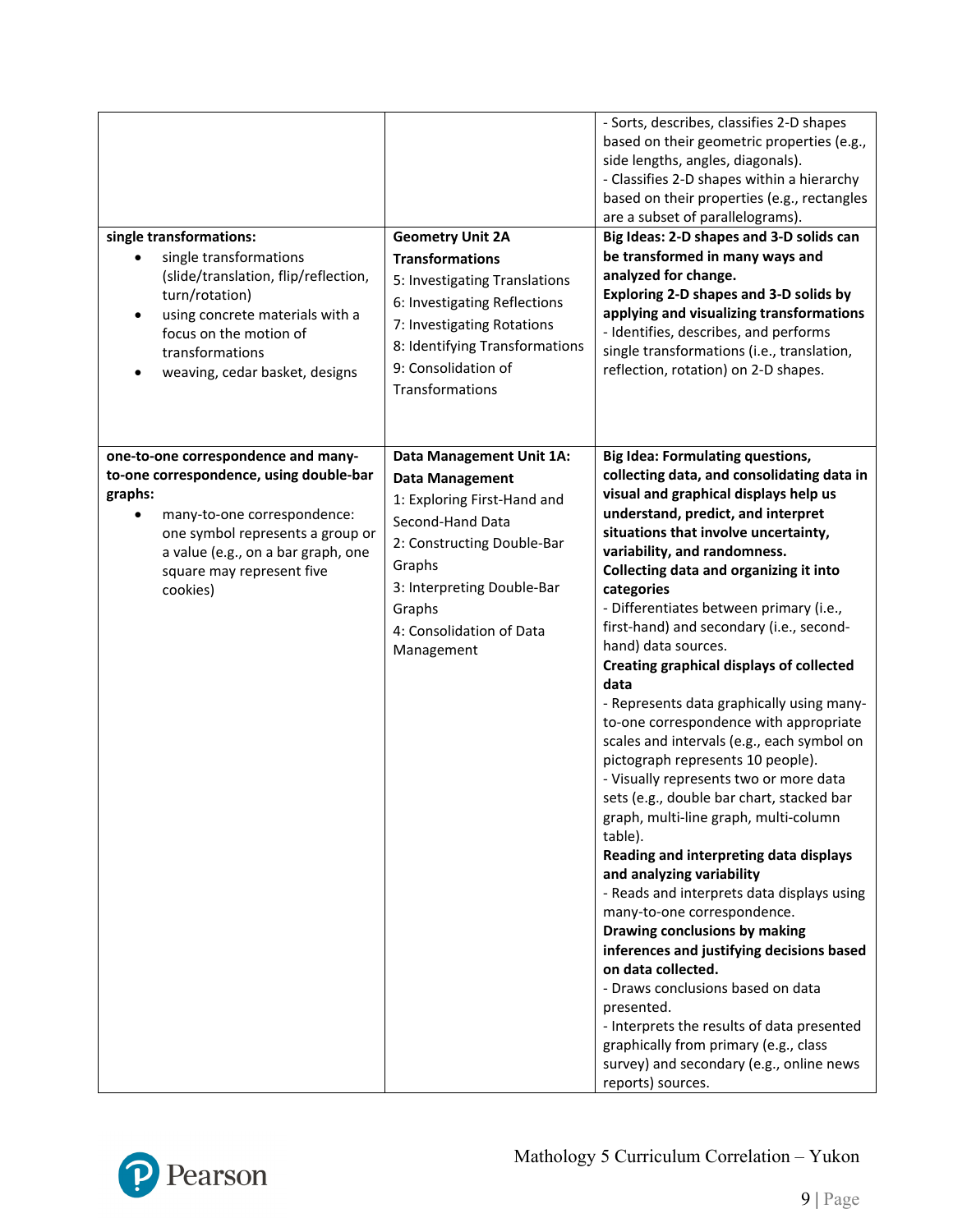| probability experiments, single events or<br>outcomes:<br>predicting outcomes of                                                                                                                                                                                                                                                                                                                                                                                                                                                                                               | Data Management Unit 2A:<br>Probability                                                                                                                                                              | <b>Big Idea: Formulating questions,</b><br>collecting data, and consolidating data in<br>visual and graphical displays help us                                                                                                                                                                                                                                                                                                                                                                                                                                                                                                                                                                                                                                                                                                                                               |
|--------------------------------------------------------------------------------------------------------------------------------------------------------------------------------------------------------------------------------------------------------------------------------------------------------------------------------------------------------------------------------------------------------------------------------------------------------------------------------------------------------------------------------------------------------------------------------|------------------------------------------------------------------------------------------------------------------------------------------------------------------------------------------------------|------------------------------------------------------------------------------------------------------------------------------------------------------------------------------------------------------------------------------------------------------------------------------------------------------------------------------------------------------------------------------------------------------------------------------------------------------------------------------------------------------------------------------------------------------------------------------------------------------------------------------------------------------------------------------------------------------------------------------------------------------------------------------------------------------------------------------------------------------------------------------|
| independent events (e.g., when<br>you spin using a spinner and it                                                                                                                                                                                                                                                                                                                                                                                                                                                                                                              | 5: Describing Likelihood of<br>Outcomes<br>6: Conducting Experiments                                                                                                                                 | understand, predict, and interpret<br>situations that involve uncertainty,                                                                                                                                                                                                                                                                                                                                                                                                                                                                                                                                                                                                                                                                                                                                                                                                   |
| lands on a single colour)<br>predicting single outcomes (e.g.,<br>$\bullet$<br>when you spin using a spinner<br>and it lands on a single colour)<br>using spinners, rolling dice,<br>pulling objects out of a bag<br>representing single outcome<br>٠<br>probabilities using fractions                                                                                                                                                                                                                                                                                         | 7: Designing Experiments<br>8: Consolidation of Probability                                                                                                                                          | variability, and randomness.<br>Collecting data and organizing it into<br>categories<br>- Records the results of multiple trials of<br>simple events.<br>Using the language and tools of chance<br>to describe and predict events<br>- Locates the likelihood of outcomes on a<br>vocabulary-based probability continuum<br>(e.g., impossible, unlikely, likely, certain).<br>- Distinguishes between equally likely<br>events (e.g., heads or tails on a fair coin)<br>and unequally likely events (e.g., spinner<br>with differently sized sections).<br>- Identifies the sample space of<br>independent events in an experiment<br>(e.g., flipping a cup, drawing a coloured<br>cube from a bag).<br>- Investigates and calculates the                                                                                                                                    |
|                                                                                                                                                                                                                                                                                                                                                                                                                                                                                                                                                                                |                                                                                                                                                                                                      | experimental probability (i.e., relative<br>frequency) of simple events (e.g., 3 heads<br>in 5 coin tosses is $\frac{3}{2}$ ).                                                                                                                                                                                                                                                                                                                                                                                                                                                                                                                                                                                                                                                                                                                                               |
| financial literacy - monetary calculations,<br>including making change with amounts to<br>\$1000 and developing simple financial<br>plans:<br>making monetary calculations,<br>including making change and<br>decimal notation to \$1000 in<br>real-life contexts and problem-<br>based situations<br>applying a variety of strategies<br>such as counting up, counting<br>back, and decomposing, to<br>calculate totals and make change<br>making simple financial plans to<br>meet a financial goal<br>developing a budget that takes<br>into account income and<br>expenses | <b>Number Unit 8: Financial</b><br>Literacy<br>34: Problem Solving with<br>Money<br>35: Credit, Debt, and<br>Transfers<br>37: Designing a Basic Budget<br>38: Consolidation of Financial<br>Literacy | Big Idea: Quantities and numbers can be<br>operated on to determine how many<br>and how much.<br>Developing conceptual meaning of<br>operations<br>- Models and develops meaning for<br>whole number computation to four<br>digits.<br>- Demonstrates an understanding of<br>decimal number computation through<br>modelling and flexible strategies.<br>Developing fluency of operations<br>- Estimates the result of whole number<br>operations using contextually relevant<br>strategies (e.g., How many buses are<br>needed to take the Grade 8 classes to the<br>museum?).<br>- Solves whole number computation<br>using efficient strategies (e.g., mental<br>computation, algorithms, calculating cost<br>of transactions and change owing, saving<br>money to make a purchase).<br>- Estimates sums and differences of<br>decimal numbers (e.g., calculating cost of |